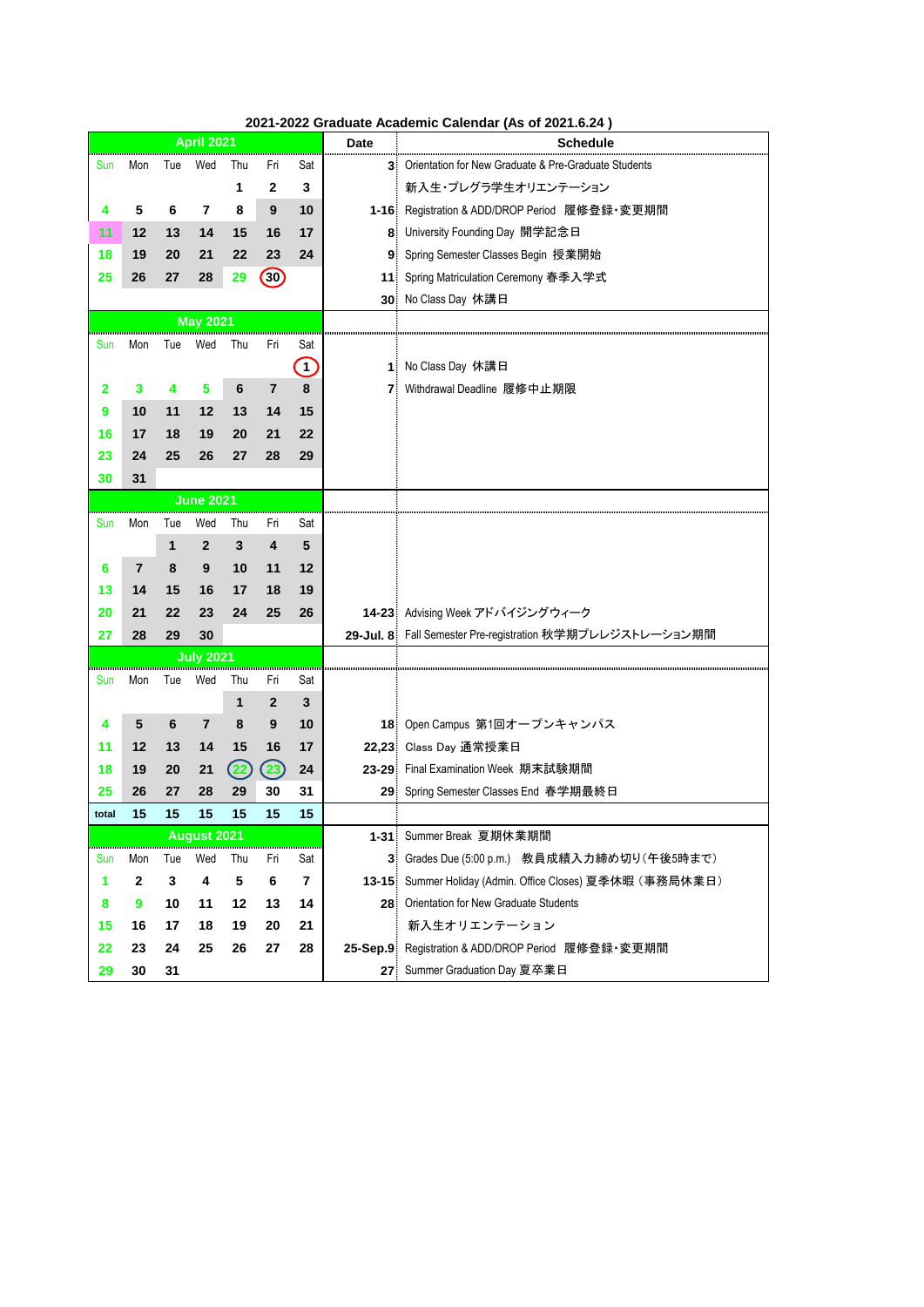|            |      |                  | <b>September 2021</b> |                |                         |                         | <b>Date</b> | <b>Schedule</b>                                                 |
|------------|------|------------------|-----------------------|----------------|-------------------------|-------------------------|-------------|-----------------------------------------------------------------|
| <b>Sun</b> | Mon  | Tue              | Wed                   | Thu            | Fri                     | Sat                     |             | 2 Fall Semester Classes Begin 授業開始                              |
|            |      |                  | 1                     | $\mathbf{2}$   | $\mathbf{3}$            | 4                       |             | 4 Fall Matriculation Ceremony 秋季入学式                             |
| 5          | 6    | $\overline{7}$   | 8                     | 9              | 10                      | 11                      |             | 2-16 All Courses Conducted Online Only / 全授業オンラインでの実施のみ         |
| 12         | 13   | 14               | 15                    | 16             | 17                      | 18                      |             | 19 Open Campus 第2回オープンキャンパス                                     |
| 19         | (20) | 21               | 22                    | 23             | 24                      | 25                      |             | 20 Class Day 通常授業日                                              |
| 26         | 27   | 28               | 29                    | 30             |                         |                         |             | 24 Withdrawal Deadline 履修中止期限                                   |
|            |      |                  | October 2021          |                |                         |                         |             |                                                                 |
| <b>Sun</b> | Mon  | Tue              | Wed                   | Thu            | Fri                     | Sat                     |             |                                                                 |
|            |      |                  |                       |                | 1                       | $\mathbf{2}$            |             | 9-10 AIU Festival 大学祭                                           |
| 3          | 4    | 5                | 6                     | $\overline{7}$ | $\bigcirc$              | $\left(9\right)$        |             | 8,9,11 No Class Day 休講日                                         |
| 10         | (11) | 12               | 13                    | 14             | 15                      | 16                      |             | 11 Faculty Development Day 教員研修日                                |
| 17         | 18   | 19               | 20                    | 21             | 22                      | 23                      |             | 29- Nov.5 Advising Week アドバイジングウィーク                             |
| 24         | 25   | 26               | 27                    | 28             | 29                      | 30                      |             |                                                                 |
| 31         |      |                  |                       |                |                         |                         |             |                                                                 |
|            |      |                  | <b>November 2021</b>  |                |                         |                         |             |                                                                 |
| <b>Sun</b> | Mon  | Tue              | Wed                   | Thu            | Fri                     | Sat                     |             |                                                                 |
|            | 1    | $\boldsymbol{2}$ | $\left(3\right)$      | 4              | $\overline{\mathbf{5}}$ | 6                       |             | 3,23 Class Day 通常授業日                                            |
| 7          | 8    | 9                | 10                    | 11             | 12                      | 13                      |             | 9-19 Winter Program Pre-registration 冬期プログラムプレレジストレーション期間       |
| 14         | 15   | 16               | 17                    | 18             | 19                      | 20                      |             |                                                                 |
| 21         | 22   | (23)             | 24                    | 25             | 26                      | 27                      |             |                                                                 |
| 28         | 29   | 30               |                       |                |                         |                         |             | 30-Dec.9 Spring Semester 2021 Pre-Registration 春学期プレレジストレーション期間 |
|            |      |                  | December 2021         |                |                         |                         |             |                                                                 |
| <b>Sun</b> | Mon  | Tue              | Wed                   | Thu            | Fri                     | Sat                     |             | 14-20 Final Examination Week 期末試験期間                             |
|            |      |                  | $\mathbf 1$           | $\overline{2}$ | 3                       | $\overline{\mathbf{4}}$ |             | 20 Fall Semester Classes End 秋学期授業最終日                           |
| 5          | 6    | $\overline{7}$   | 8                     | $9$            | 10                      | 11                      |             | 23 Grades Due (5:00 p.m.) 教員成績入力締切 (午後5時まで)                     |
| 12         | 13   | 14               | 15                    | 16             | 17                      | 18                      |             | 29-Jan.3 Winter Holiday (Admin. Office Closes) 年末年始休暇 (事務局休業日)  |
| 19         | 20   | 21               | 22                    | 23             | 24                      | 25                      |             | 22-Jan.13 Registration & ADD/DROP period for Winter Program     |
| 26         | 27   | 28               | 29                    | 30             | 31                      |                         |             | 履修登録·変更期間                                                       |
| total      | 15   | 15               | 15                    | 15             | 15                      | 14                      |             |                                                                 |